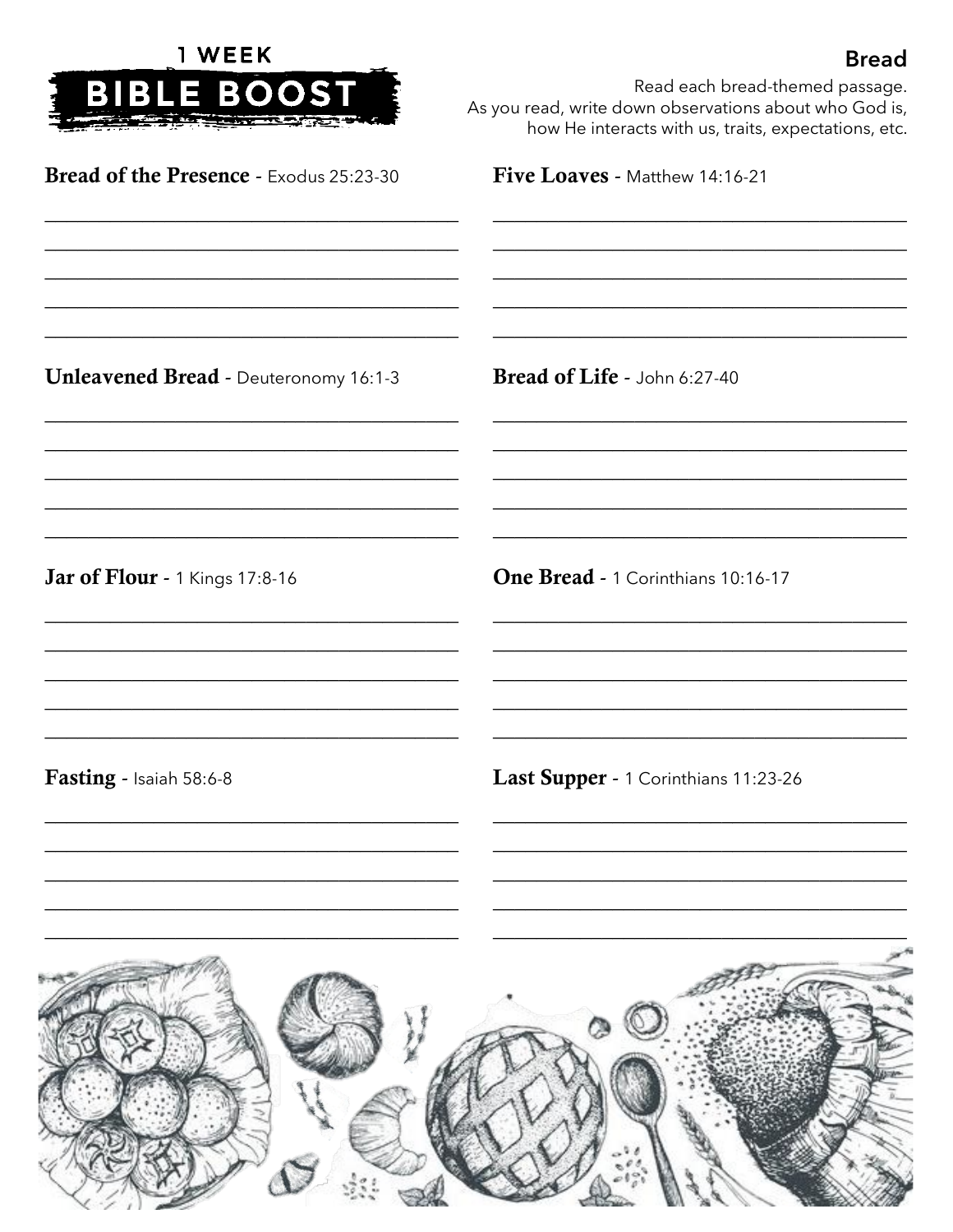# Bread of the Presence

You are also to make a table of acacia wood two cubits long, a cubit wide, and a cubit and a half high. Overlay it with pure gold and make a gold molding around it. And make a rim around it a handbreadth wide and put a gold molding on the rim. Make four gold rings for the table and fasten them to the four corners at its four legs. The rings are to be close to the rim, to serve as holders for the poles used to carry the table. Make the poles of acacia wood and overlay them with gold, so that the table may be carried with them. You are also to make the plates and dishes, as well as the pitchers and bowls for pouring drink offerings. Make them out of pure gold. And place the Bread of the Presence on the table before Me at all times.

Exodus 25:23-30

## Unleavened Bread

Observe the month of Abib and celebrate the Passover to the LORD your God, because in the month of Abib the LORD your God brought you out of Egypt by night. You are to offer to the LORD your God the Passover sacrifice from the herd or flock in the place the LORD will choose as a dwelling for His Name. You must not eat leavened bread with it; for seven days you are to eat with it unleavened bread, the bread of affliction, because you left the land of Egypt in hasteso that you may remember for the rest of your life the day you left the land of Egypt.

Deuteronomy 16:1-3

## Jar of Flour

Then the word of the Lord came to him, "Arise, go to Zarephath, which belongs to Sidon, and dwell there. Behold, I have commanded a widow there to feed you." So he arose and went to Zarephath. And when he came to the gate of the city, behold, a widow was there gathering sticks. And he called to her and said, "Bring me a little water in a vessel, that I may drink." And as she was going to bring it, he called to her and said, "Bring me a morsel of bread in your hand." And she said, "As the Lord your God lives, I have nothing baked, only a handful of flour in a jar and a little oil in a jug. And now I am gathering a couple of sticks that I may go in and prepare it for myself and my son, that we may eat it and die." And Elijah said to her, "Do not fear; go and do as you have said. But first make me a little cake of it and bring it to me, and afterward make something for yourself and your son. For thus says the Lord, the God of Israel, 'The jar of flour shall not be spent, and the jug of oil shall not be empty, until the day that the Lord sends rain upon the earth.'" And she went and did as Elijah said. And she and he and her household ate for many days. The jar of flour was not spent, neither did the jug of oil become empty, according to the word of the Lord that he spoke by Elijah.

1 Kings 17:8-16

#### Fasting

"Is this not the fast that I have chosen: To loose the bonds of wickedness, To undo the heavy burdens, To let the oppressed go free, And that you break every yoke? Is it not to share your bread with the hungry, And that you bring to your house the poor who are cast out; When you see the naked, that you cover him, And not hide yourself from your own flesh? Then your light shall break forth like the morning, Your healing shall spring forth speedily, And your righteousness shall go before you; The glory of the LORD shall be your rear guard.